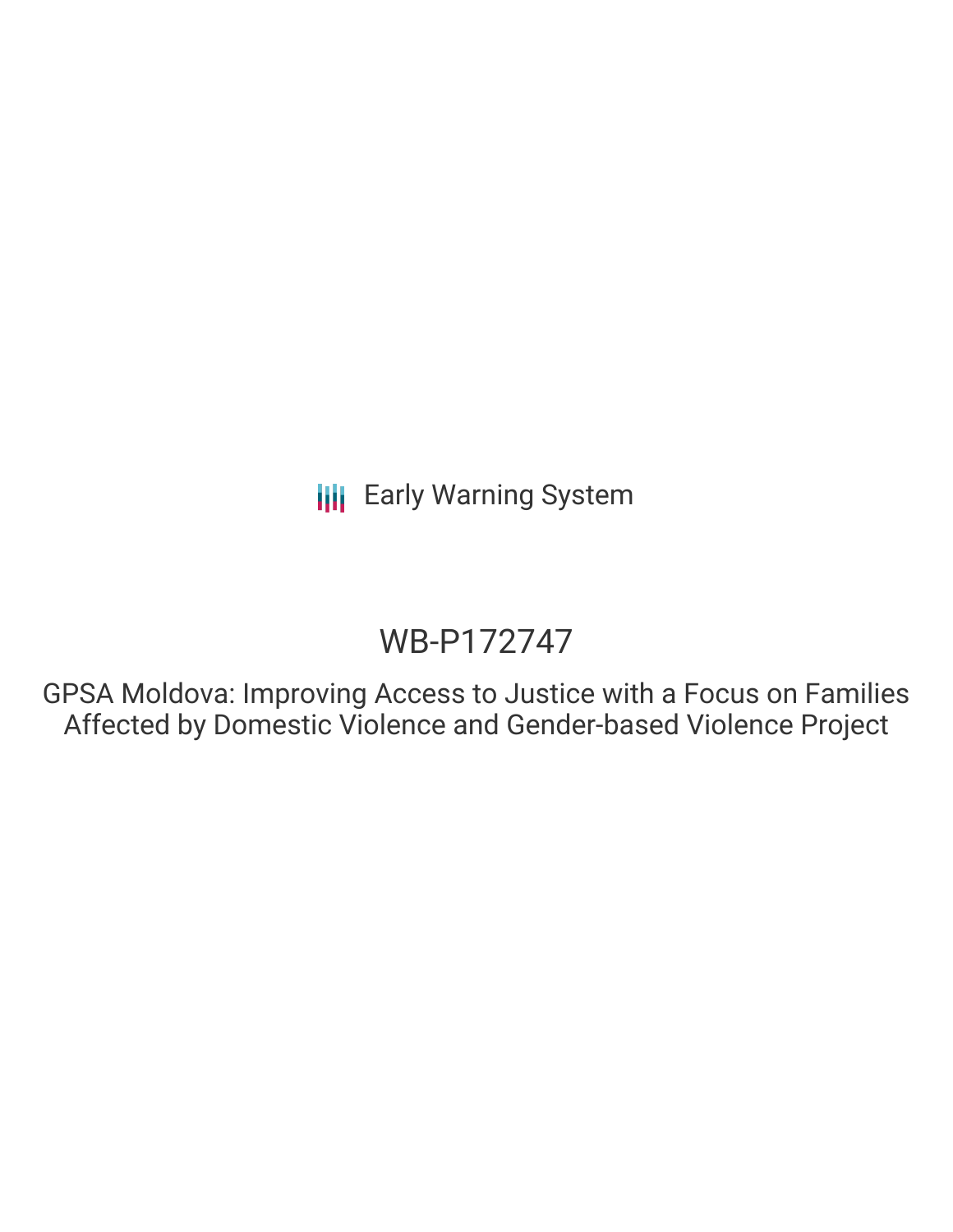

GPSA Moldova: Improving Access to Justice with a Focus on Families Affected by Domestic Violence and Gender-based Violence Project

#### **Quick Facts**

| <b>Countries</b>              | Moldova               |
|-------------------------------|-----------------------|
| <b>Financial Institutions</b> | World Bank (WB)       |
| <b>Status</b>                 | Proposed              |
| <b>Bank Risk Rating</b>       |                       |
| <b>Borrower</b>               | Government of Moldova |
| <b>Sectors</b>                | Humanitarian Response |
| Investment Type(s)            | Loan                  |
| <b>Project Cost (USD)</b>     | $$0.50$ million       |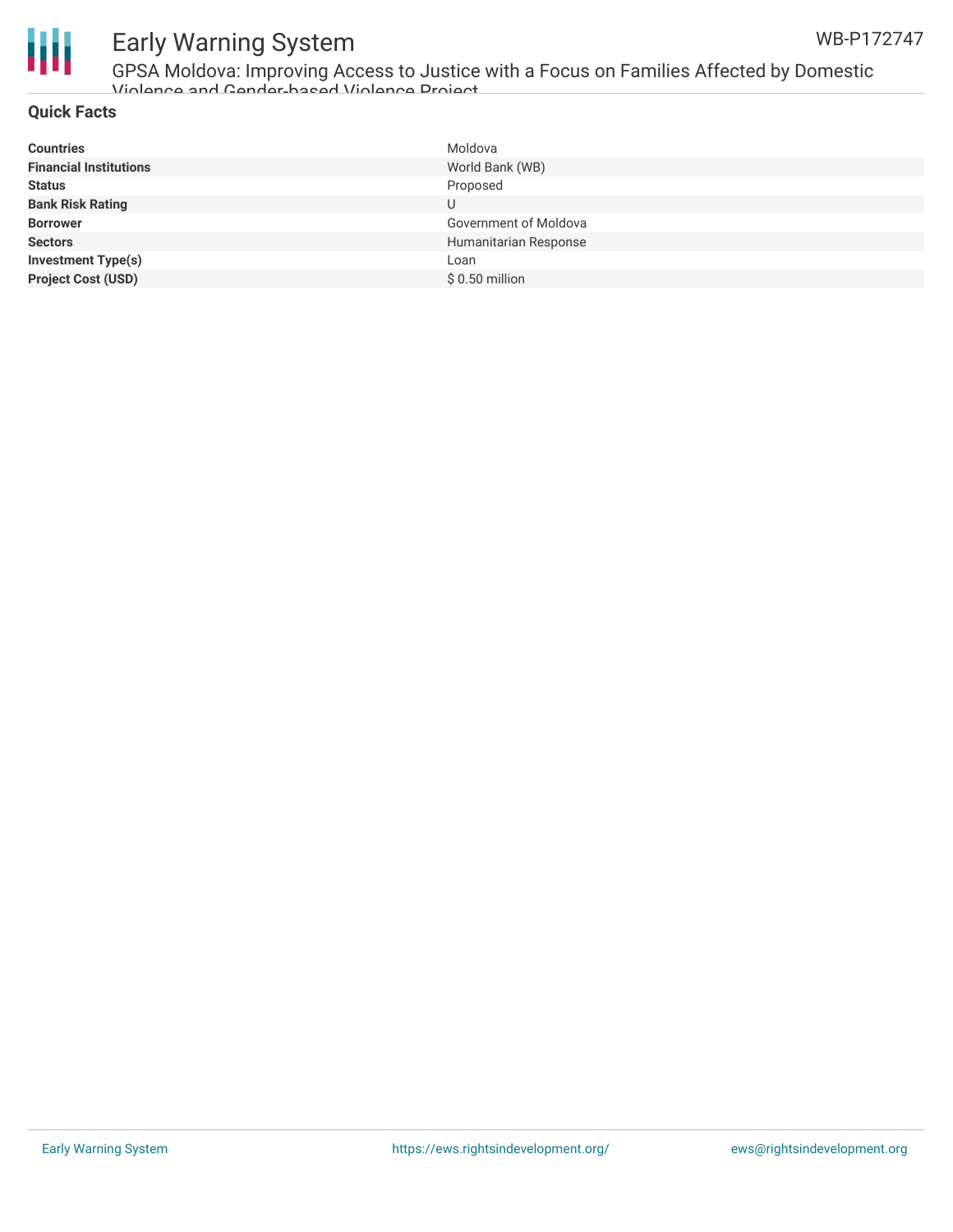

GPSA Moldova: Improving Access to Justice with a Focus on Families Affected by Domestic Violence and Gender-based Violence Project

#### **Project Description**

This project proposal is to fund for improving access to justice with a focus on families affected by domestic violence and gender-based violence.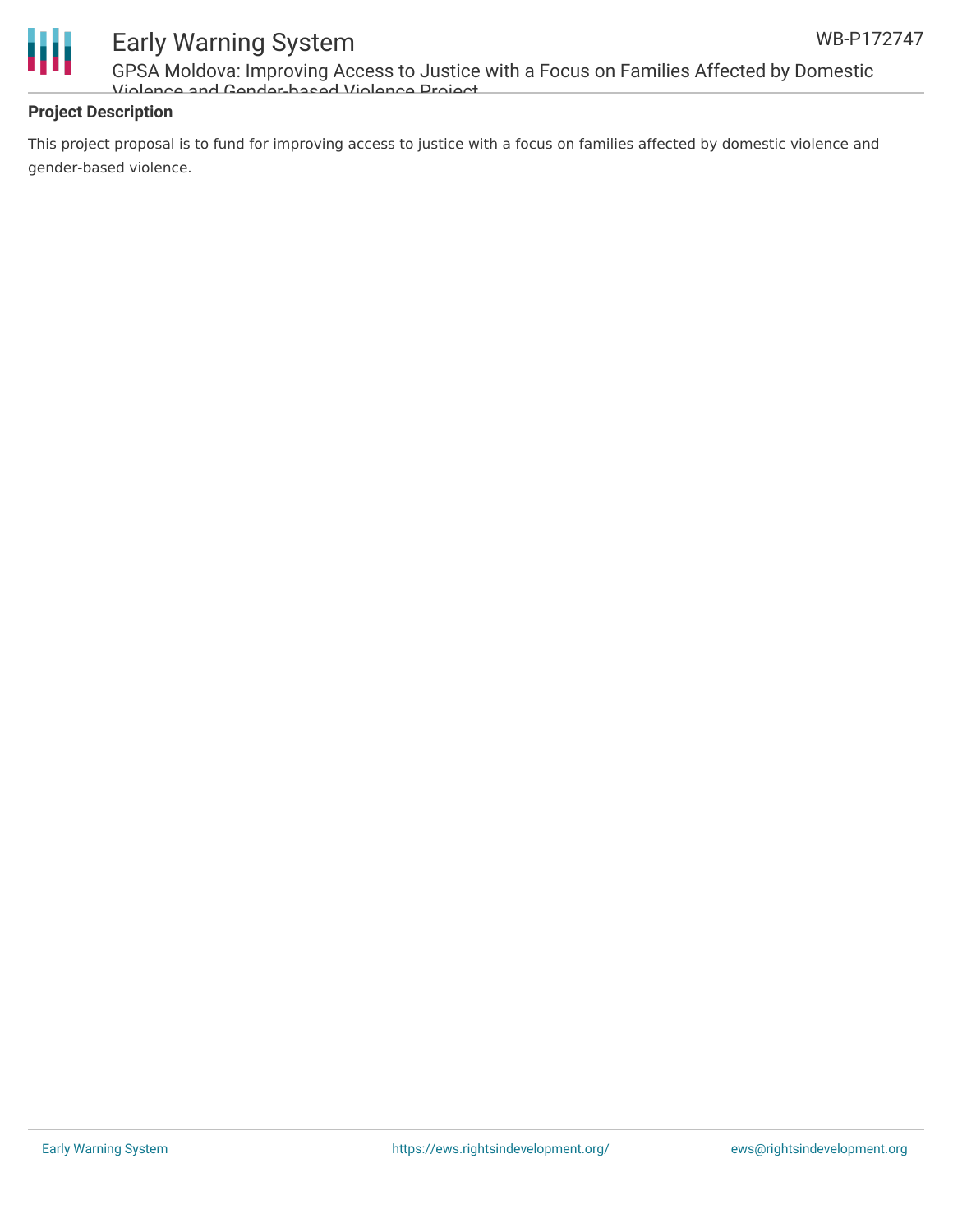

GPSA Moldova: Improving Access to Justice with a Focus on Families Affected by Domestic Violence and Gender-based Violence Project

#### **Investment Description**

World Bank (WB)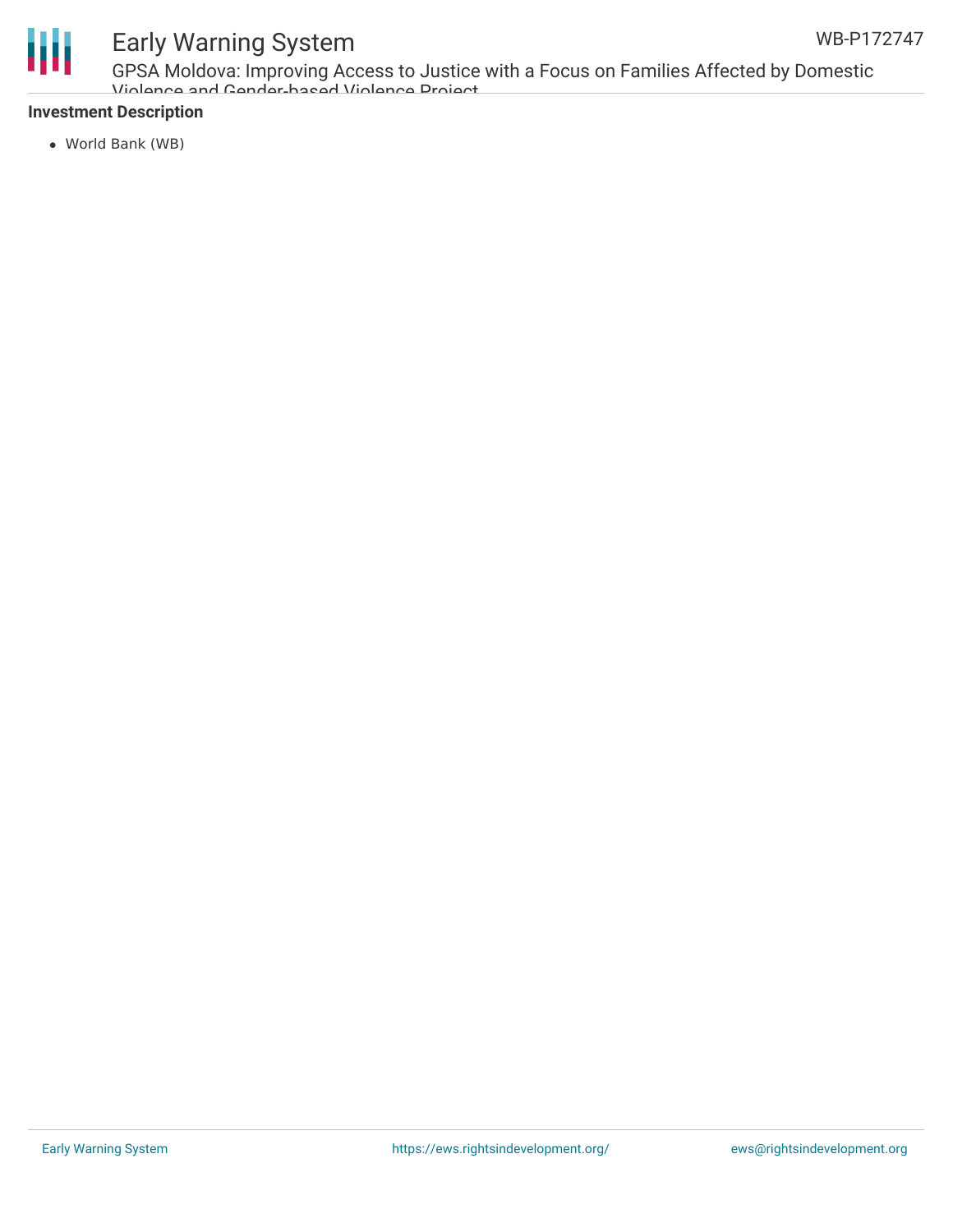

GPSA Moldova: Improving Access to Justice with a Focus on Families Affected by Domestic Violence and Gender-based Violence Project

#### **Contact Information**

TWB

Ann-Sofie Jespersen, Constantin Rusu, Eva Maria Melis (Team Leader)

Project contacts not available at the time of disclosure.

#### ACCOUNTABILITY MECHANISM OF WORLD BANK

The World Bank Inspection Panel is the independent complaint mechanism and fact-finding body for people who believe they are likely to be, or have been, adversely affected by a World Bank-financed project. If you submit a complaint to the Inspection Panel, they may investigate to assess whether the World Bank is following its own policies and procedures for preventing harm to people or the environment. You can contact the Inspection Panel or submit a complaint by emailing ipanel@worldbank.org. You can learn more about the Inspection Panel and how to file a complaint at:

http://ewebapps.worldbank.org/apps/ip/Pages/Home.aspx.